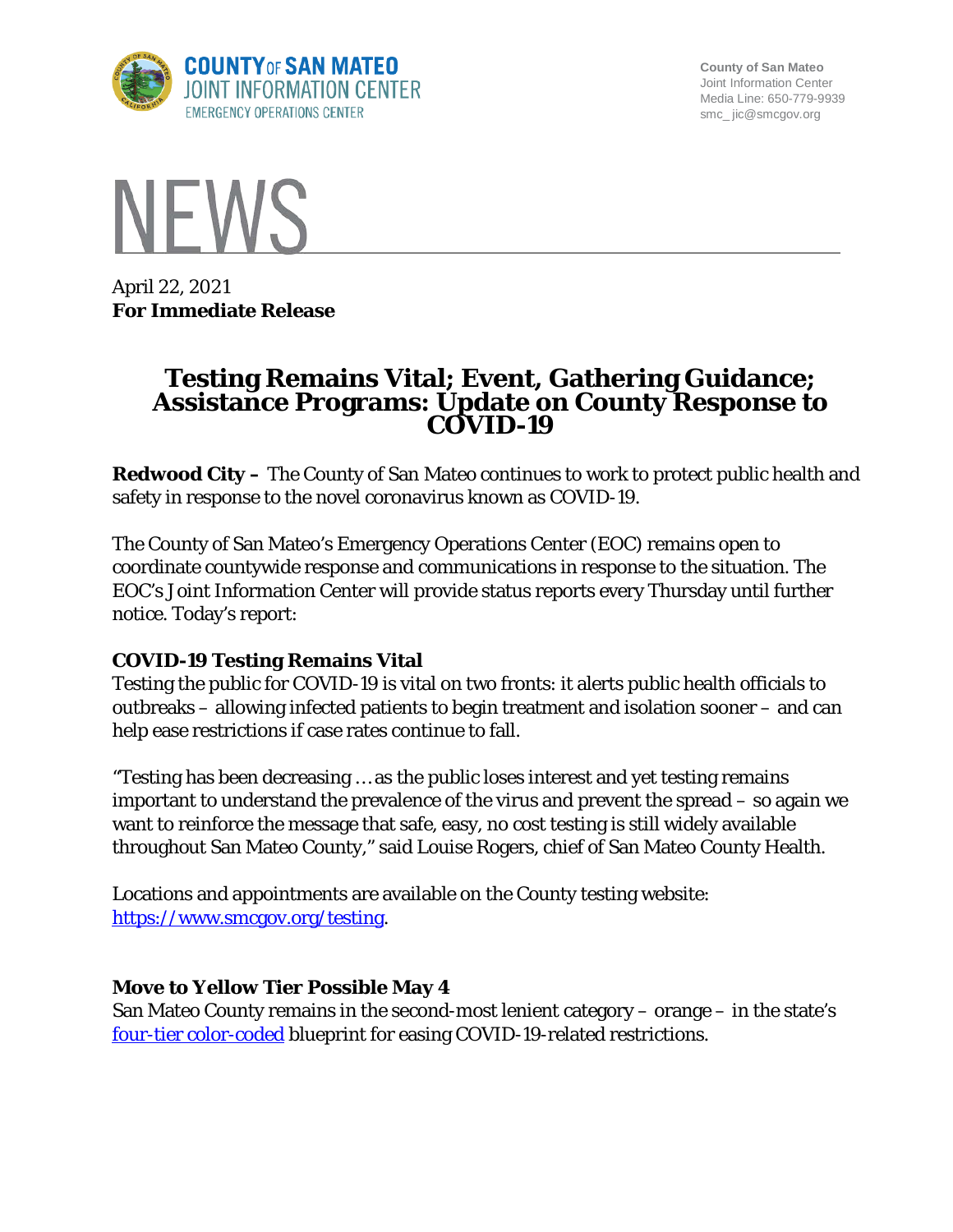The county could potentially move to the most lenient category  $-$  yellow  $-$  on May 4 if key metrics are met.

As of Monday, April 20, 2021, the county recorded 3.9 new COVID-19 cases per day per 100,000 of the population with an adjusted case rate (based on testing) of 2.0. The county also recorded a 0.9 percent positivity rate over seven days and a 1.4 percent positivity rate in neighborhoods most heavily impacted by the virus.

Learn about the CDPH [monitoring and tier assignment metrics](https://www.cdph.ca.gov/Programs/CID/DCDC/Pages/COVID-19/COVID19CountyMonitoringOverview.aspx) here.

# **New Guidance for Indoor Events, Gatherings, Places of Worship**

The California Department of Public Health (CDPH) has published new health and safety guidance for several activities.

- 1. Private Venues and Events: [Available here.](https://files.covid19.ca.gov/pdf/guidance-private-events--en.pdf)
- 2. Indoor Seated Live Events and Performances: [Available here.](https://files.covid19.ca.gov/pdf/guidance-live-performances-indoor--en.pdf)
- 3. Gatherings: [Available here.](https://www.cdph.ca.gov/Programs/CID/DCDC/Pages/COVID-19/Guidance-for-the-Prevention-of-COVID-19-Transmission-for-Gatherings-November-2020.aspx)
- 4. Places of Worship and Cultural Ceremonies: **Available here under "Industry** guidance"

Unsure how to implement the required vaccine check/testing requirements for your small event?

The San Mateo County/Silicon Valley Convention & Visitors Bureau's webinar "Best Practices to Comply with Vaccine Check & COVID Testing for Small Events" has answers. Watch it at<https://www.youtube.com/watch?v=-tqyW22Qqeo>

San Mateo County Health has compiled guidance from the CDPH and other key sources [available here.](https://www.smchealth.org/post/new-guidance-state-california)

# **Guidance for Fully Vaccinated Persons**

The CDPH also issued guidance for fully vaccinated persons. The guidelines apply to people two weeks after full vaccination. The guidance is [available here.](https://www.cdph.ca.gov/Programs/CID/DCDC/Pages/COVID-19/COVID-19-Public-Health-Recommendations-for-Fully-Vaccinated-People.aspx)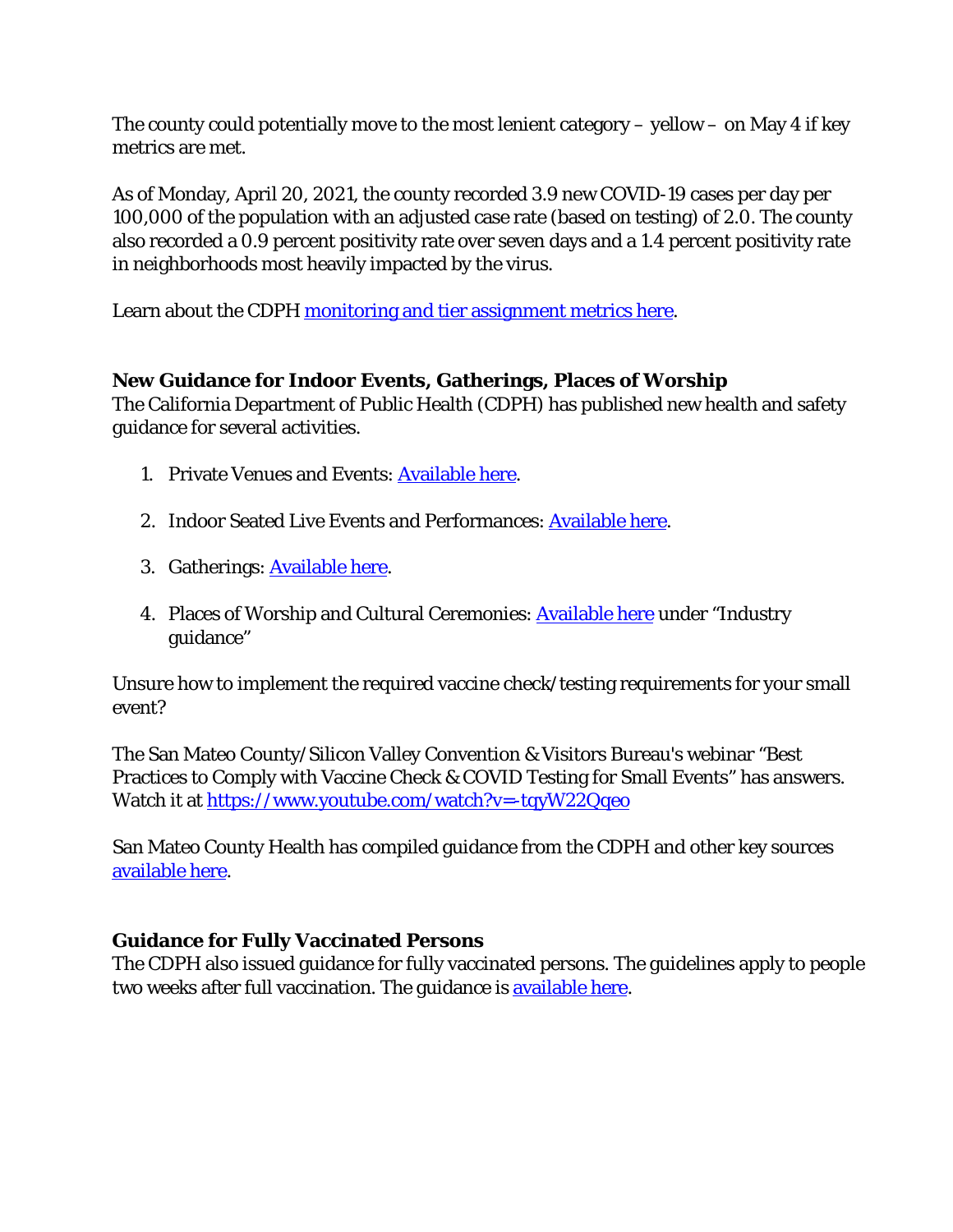## **Need a Record of Your Vaccination?**

All vaccine administrators in the state report each vaccination to the California Immunization Registry where you can log in to see an official record of your immunizations.

Visit their [website](https://cairweb.org/) and submit your request using [this form.](https://cairforms.cairweb.org/AuthorizationToRelease/AuthorizationToRelease)

Please note that this process requires you to verify your identity by uploading a copy of a photo ID, and then creating an account. The State offers support via

- Email through *CAIRHelpDesk@cdph.ca.gov*
- Phone at 800-578-7889

# **Restaurant Revitalization Fund**

Help is here for the restaurant industry — among the hardest-hit sectors during the economic downturn caused by the pandemic.

The U.S. Small Business Administration through the "Restaurant Revitalization Fund" is providing emergency assistance for eligible restaurants, bars, and other qualifying businesses that suffered revenue losses related to the COVID-19 pandemic. Details on application requirements, eligibility and a program guide are now available in English at [www.sba.gov/restaurants](http://www.sba.gov/restaurants) or in Spanish at [http://www.sba.gov/restaurantes.](http://www.sba.gov/restaurantes)

## **San Mateo County Emergency Rental Assistance Program**

San Mateo County is working with the State of California to provide emergency rental assistance to San Mateo County residents who have experienced a financial hardship due to COVID-19 and have been unable to pay their rent and/or utilities.

The program is for both eligible tenants and landlords, and proof of citizenship is not required.Local parnters are available to provide technical assistance to interested applicants. [Learn more here.](https://www.smcgov.org/san-mateo-county-emergency-rental-assistance-program)

## **COVID-19 Funeral Assistance**

The COVID-19 pandemic has brought overwhelming grief to many families. The Federal Emergency Management Agency provides help to ease some of the financial stress and burden caused by the virus.

Call the COVID-19 Funeral Assistance Line Number at 844-684-6333 / TTY: 800-462-7585 or learn more on [FEMA's website](https://www.fema.gov/disasters/coronavirus/economic/funeral-assistance) where information is available in a number of languages.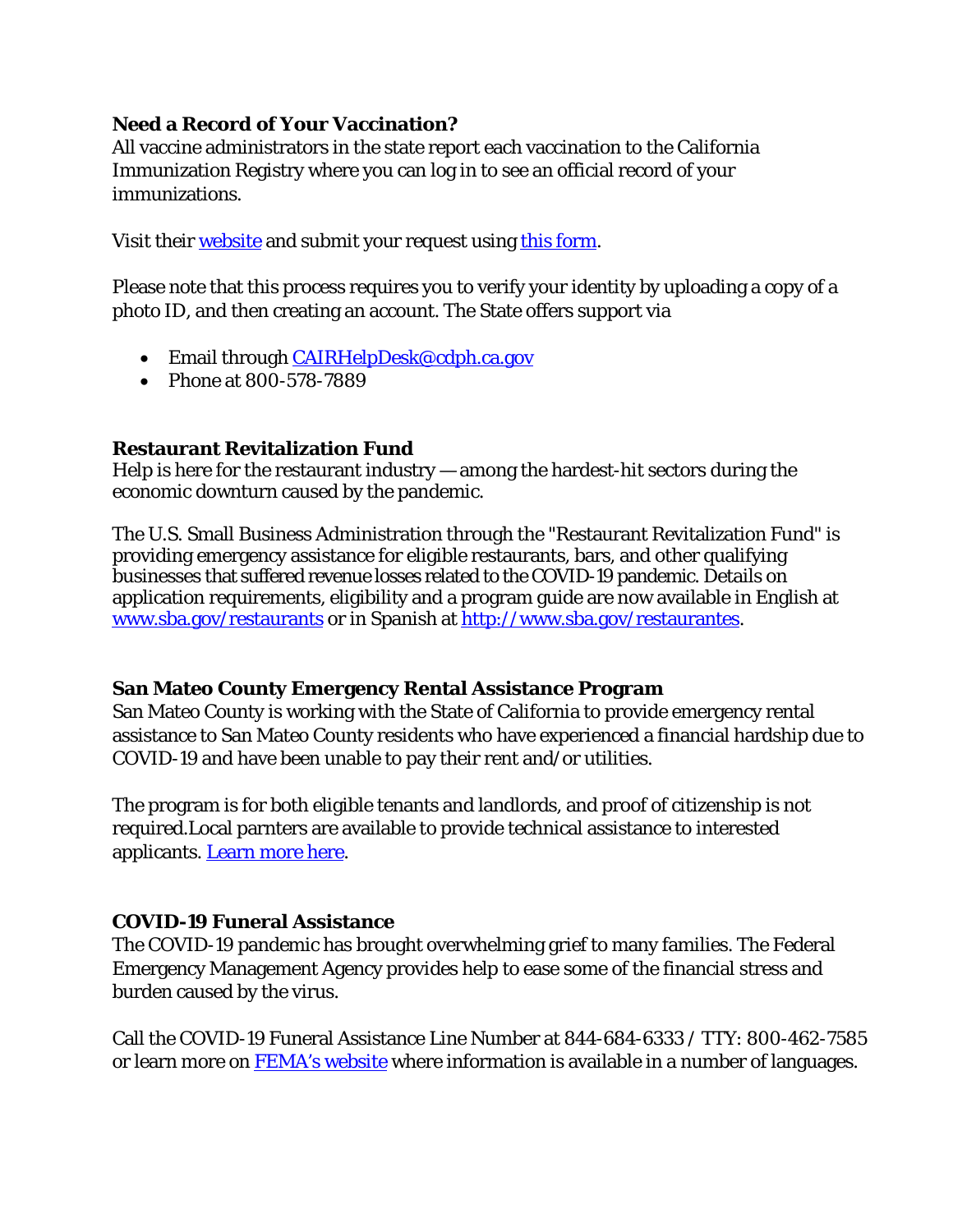#### **Upcoming Events**

April 29 from 3 to 5 p.m.: "Community & COVID 4th Town Hall: A Year Later." San Mateo County Behavioral Health & Recovery Services' Diversity and Equity Council would like to hear from the community about challenges, community growth, and opportunities for continued support. Interpretation available in Spanish. Register: [https://us02web.zoom.us/webinar/register/WN\\_LhLL\\_pxJQFyBArQOZDlFVQ.](https://us02web.zoom.us/webinar/register/WN_LhLL_pxJQFyBArQOZDlFVQ) For more information or for support with registration, contact Frances Lobos at [flobos@smcgov.org.](mailto:flobos@smcgov.org)

May 1 at 10 a.m.: Mental Health Month Kick Off. Facebook Live @smchealth @CountyofSanMateo. Watch a cooking demo, enjoy a nature meditation, learn about common mental health myths with a mental health expert, and hear about all the ways you can participate throughout the entire month of May.

#### **Vaccine Eligibility for Residents 16 and Older**

All California residents age 16 and older are eligible for COVID-19 vaccines.

Residents are urged to check for availability and appointments with their health care providers and local pharmacies. California provides a "VaccineFinder" tool at <https://covid19.ca.gov/vaccines/>

Residents can also sign up at [myturn.ca.gov](https://myturn.ca.gov/landing) or call (833) 422-4255 to get a COVID-19 vaccine appointment. If appointments are not available, residents can sign up to be notified when they are.

San Mateo County residents are encouraged to also sign up for the County's notification [tool](http://forms.office.com/Pages/ResponsePage.aspx?id=Nfb6DU2gzEin422hrwiD-S6Nu8Fm05tAlD6PWRPnVIxUOUo0N0NUM1VDRUtVMDlBMlZBNFFBOFVNVyQlQCN0PWcu&wdLOR=c539C3515-F3DE-944B-88F3-A8F48EC76AB3) to receive information about how to make an appointment.

## **Vaccine Doses Administered Tops 650,000**

A total of 416,367 individuals have received at least one [COVID-19 vaccine shot in San](https://www.smchealth.org/data-dashboard/vaccination-totals-locations-data)  [Mateo County](https://www.smchealth.org/data-dashboard/vaccination-totals-locations-data) as of Wednesday, April 21, 2021. This represents 64.8 percent of county residents age 16 and older.

Of the total, 271,296 individuals have completed the vaccination series, bringing the total number of doses administered to 659,372.